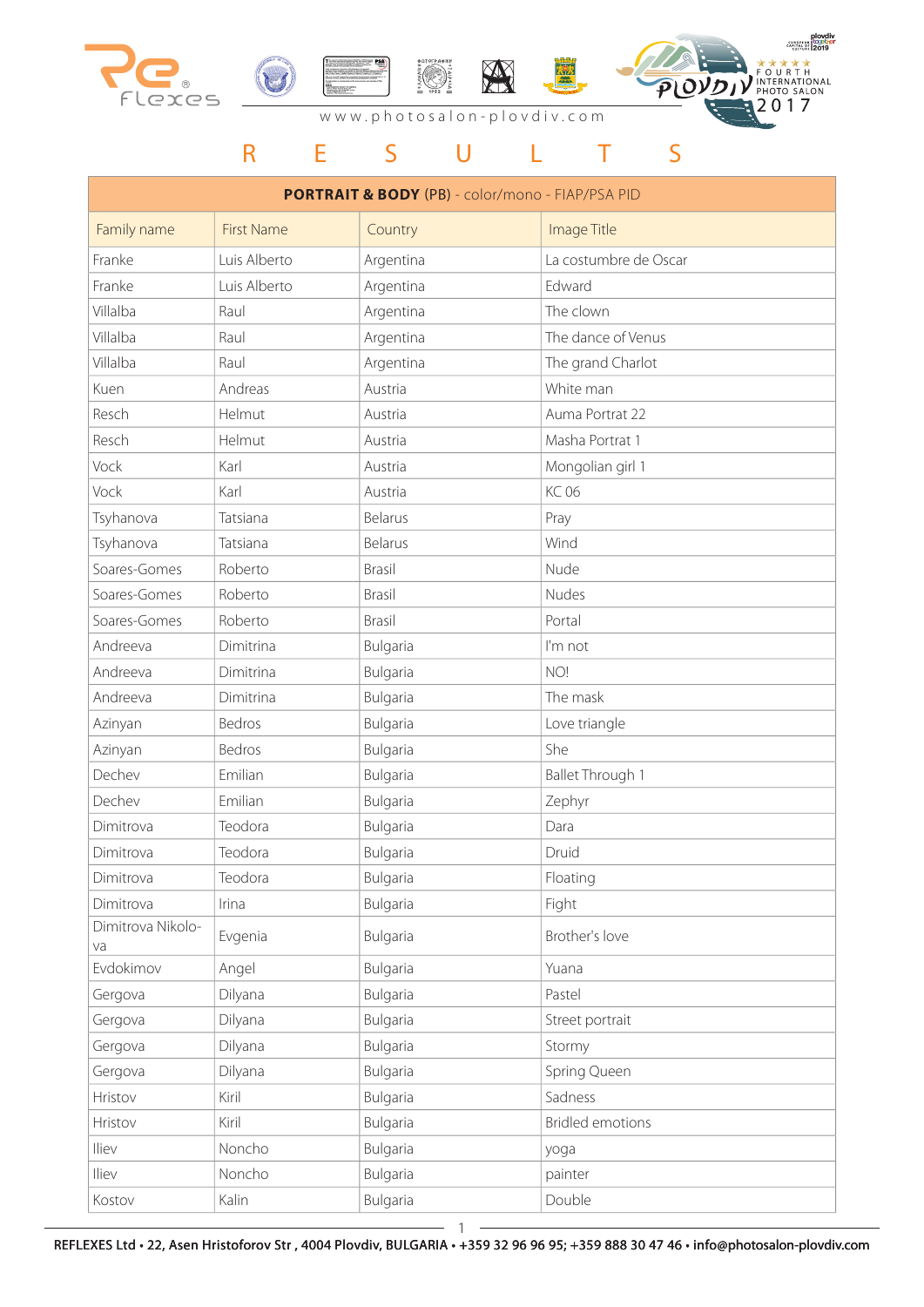







# R E S U L T S

| Kostov        | Kalin    | Bulgaria | Madnass                   |
|---------------|----------|----------|---------------------------|
| Kostov        | Kalin    | Bulgaria | Conceptual                |
| Kucarov       | Rosen    | Bulgaria | ustrem                    |
| Kucarov       | Rosen    | Bulgaria | Radina                    |
| Kurukyuvlieva | Gergana  | Bulgaria | Nymph                     |
| Latev         | Zlatko   | Bulgaria | Sama                      |
| Latev         | Zlatko   | Bulgaria | Composition               |
| Latev         | Zlatko   | Bulgaria | Portrait 3                |
| Latev         | Zlatko   | Bulgaria | Portrait 4                |
| Lazarov       | Krasimir | Bulgaria | Flutist                   |
| Nenov         | Angel    | Bulgaria | Coquette                  |
| Nenov         | Angel    | Bulgaria | Timelessness              |
| Nenov         | Angel    | Bulgaria | Helplessness              |
| Planinski     | Zhecho   | Bulgaria | <b>Black pete</b>         |
| Planinski     | Zhecho   | Bulgaria | Looking back              |
| Sakelariev    | Ivailo   | Bulgaria | Dancer                    |
| Sakelariev    | Ivailo   | Bulgaria | Nude4                     |
| Sakelariev    | Ivailo   | Bulgaria | Romance of the stone      |
| Sirakov       | Krum     | Bulgaria | The Nest                  |
| Stoyanov      | Svetozar | Bulgaria | Street portrait           |
| Stoyanov      | Svetozar | Bulgaria | Father and son            |
| Tanev         | Todor    | Bulgaria | Genadi                    |
| Tanev         | Todor    | Bulgaria | Simo                      |
| Todorova      | Velichka | Bulgaria | Maria in a box            |
| Миланов       | Младен   | Bulgaria | Joker                     |
| Fang          | Li       | China    | Mysterious smile          |
| Fang          | Li       | China    | Old man with a red flower |
| Hu            | Weiguo   | China    | Dress up                  |
| Huang         | Weihua   | China    | Hardships of life journey |
| Kuang         | Ya       | China    | Tribal song               |
| Kuang         | Ya       | China    | Primitive women           |
| Li            | Ming     | China    | Mother and son            |
| Li            | Yushan   | China    | Yi Ethnic Elder           |
| Liu           | Sui      | China    | Cozy                      |
| Luo           | Jianjun  | China    | Glance back with a smile  |
| Ouyang        | Guanlai  | China    | On the way home           |
| Wan           | Yi       | China    | The big fellow            |
| Wang          | Jian     | China    | Brotherhood               |
| Xiao          | Steven   | China    | 2_homeless people         |
| Xiao          | Steven   | China    | Old Hippies need love too |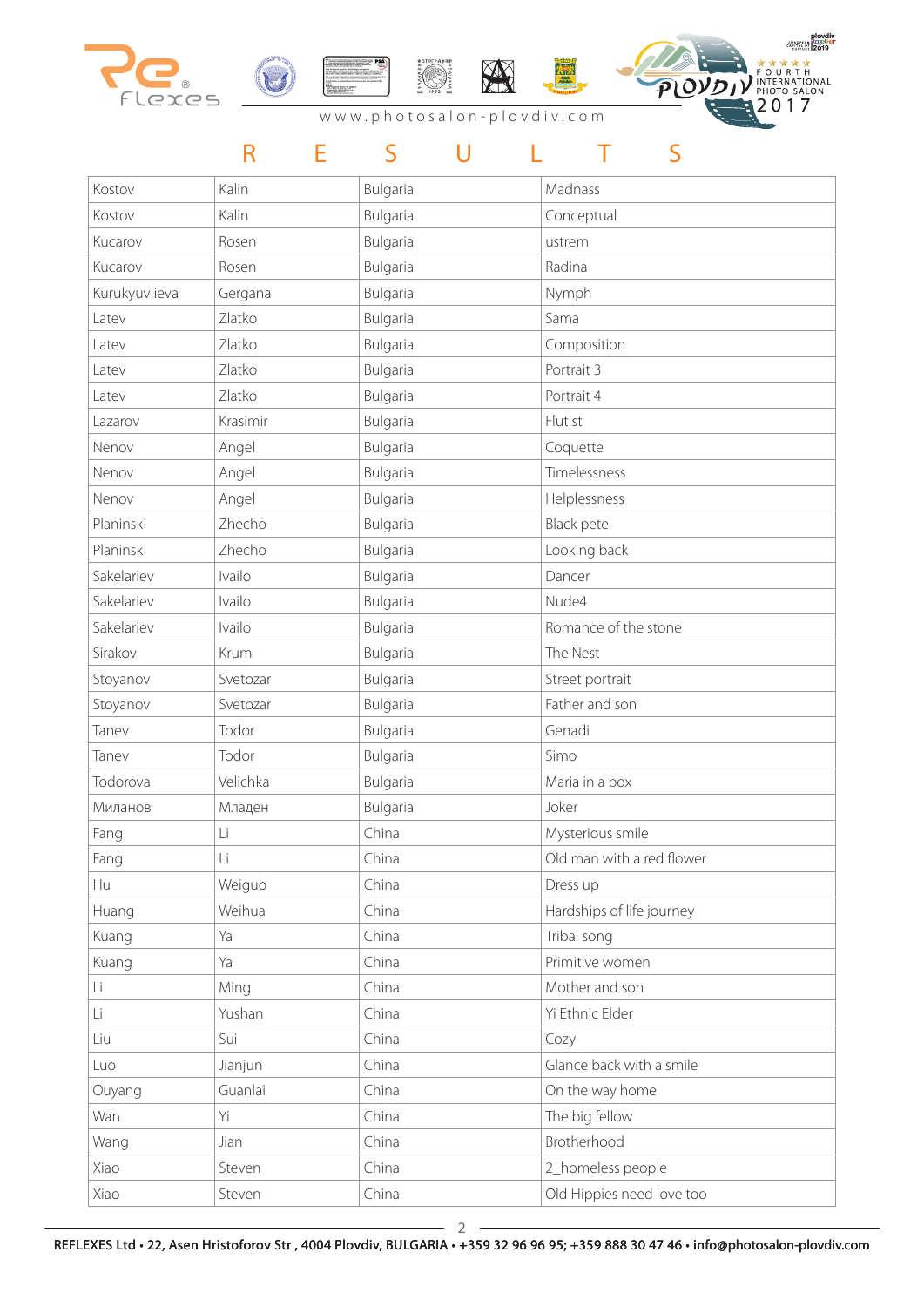

### R E S U L T S

| Xu            | Xiaomei       | China      | Make up                          |
|---------------|---------------|------------|----------------------------------|
| Xu            | Ping          | China      | Facial makeup of Eight Generals1 |
| Yan           | Jinsong       | China      | Tibetan young boy in the snow 1  |
| Yan           | Jinsong       | China      | Tibetan young boy in the snow 2  |
| Yang          | Shenghua      | China      | Soul of stone                    |
| Ye            | Wei           | China      | Miao Ethnic Child in packbasket  |
| Ye            | Wei           | China      | Desire                           |
| Zhao          | Peigen        | China      | Cool                             |
| Zhou          | Lihe          | China      | Comfortable life                 |
| Zhu           | Hanju         | China      | Phantom elf                      |
| surname_en    | first_name_en | country_en | title_en                         |
| Kolaric       | Zoran         | Croatia    | Melancholy                       |
| Rytter        | Benny         | Denmark    | Come here                        |
| Rytter        | Benny         | Denmark    | Three guards                     |
| Suszkiewicz   | Ole           | Denmark    | Two Women in Motion              |
| Boulanger     | Jean          | France     | ALEXIA 1                         |
| Boulanger     | Jean          | France     | MARINE L6                        |
| Boulanger     | Jean          | France     | <b>NOLWEN M</b>                  |
| Paris         | Trinley       | France     | Look at me                       |
| Samoyault     | Guy B.        | France     | Le fou de l empereur             |
| Boehm         | Gerhard       | Germany    | Duo 5 - SW                       |
| Boehm         | Gerhard       | Germany    | Patrick 3                        |
| Kluger        | Manfred       | Germany    | Have a look-3                    |
| Kluger        | Manfred       | Germany    | Spring of life-1                 |
| Kluger        | Manfred       | Germany    | A natural beauty-2               |
| Kluger        | Manfred       | Germany    | Black beauty-2                   |
| Koepf         | Achim         | Germany    | Fanny 14                         |
| Noeth         | Lothar        | Germany    | Muskelspiel                      |
| Noeth         | Lothar        | Germany    | Skulptur                         |
| Noeth         | Lothar        | Germany    | <b>Stiller Blick</b>             |
| Stein-Leibold | Isolde        | Germany    | Born to fight                    |
| Stein-Leibold | Isolde        | Germany    | Curly head                       |
| Stein-Leibold | Isolde        | Germany    | Princess of roses                |
| Stein-Leibold | Isolde        | Germany    | Romantical moment                |
| Charalampakis | Manos         | Greece     | <b>HARMONY</b>                   |
| Charalampakis | Manos         | Greece     | METLLE                           |
| Economidis    | Dimitris      | Greece     | <b>GEORGE AND MARY</b>           |
| Gatsoulis     | Nikolaos      | Greece     | Surprise                         |
| Girvalaki     | Nektaria      | Greece     | Bending aside                    |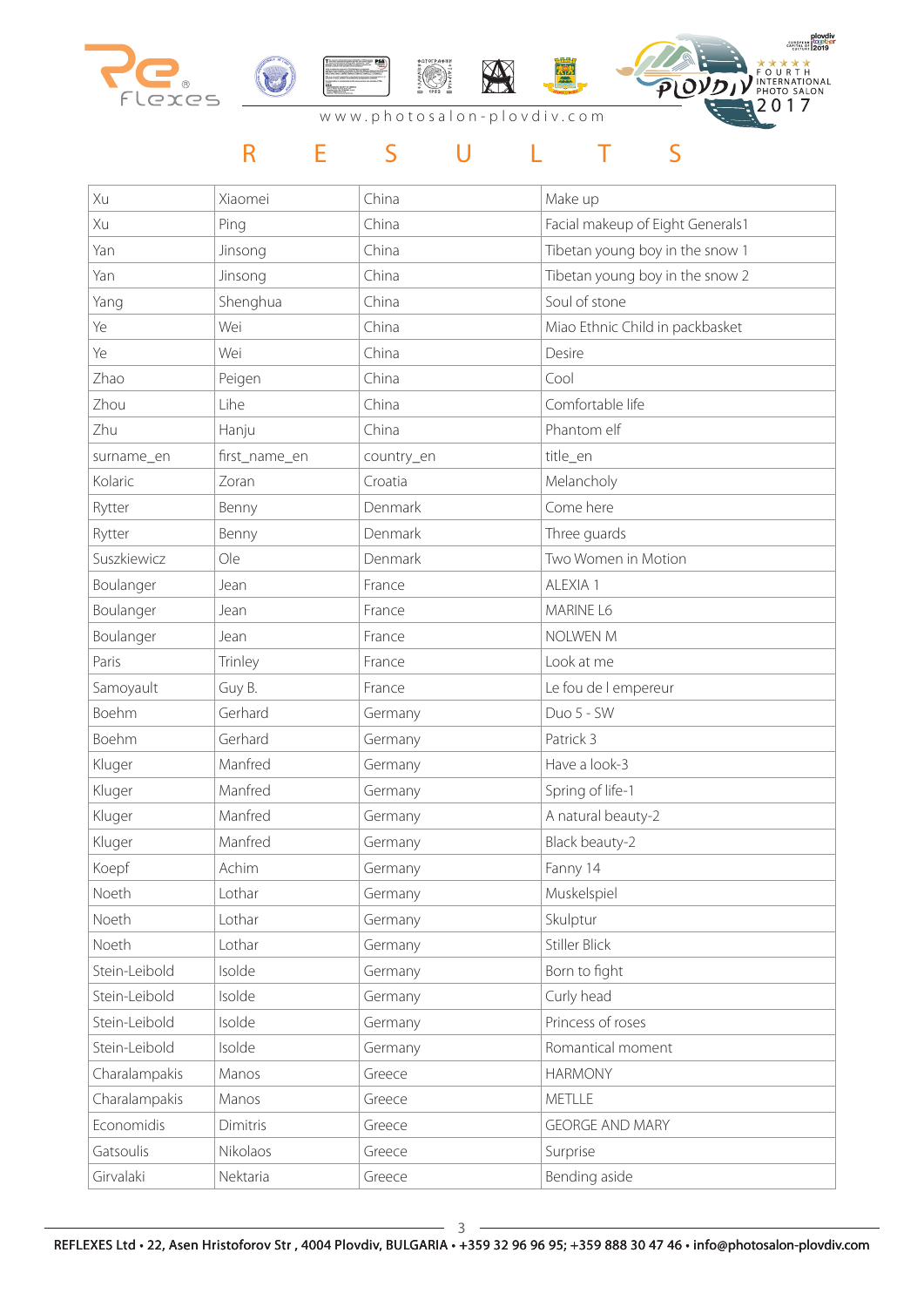

#### R E S U L T S

| Kavroulaki      | Eleftheria     | Greece    | pleasure moment_PB1    |
|-----------------|----------------|-----------|------------------------|
| Kazazis         | Georgios       | Greece    | Behind the masks       |
| Kazepidis       | Vasilis        | Greece    | Maria No 03            |
| Kikakis         | Nikos          | Greece    | <b>AXENTRIAS</b>       |
| Kikakis         | Nikos          | Greece    | <b>TIMOTHEOS</b>       |
| Lambropoulou    | Eva            | Greece    | Fear of aging ii       |
| Marketaki       | Xrysa          | Greece    | Nude 2                 |
| Mytilinos       | Georgios       | Greece    | LIANA                  |
| Papadatos       | Spyros         | Greece    | Maria woman 1          |
| Paraskevakis    | Dimitrios      | Greece    | 3b                     |
| Paraskevakis    | Dimitrios      | Greece    | Look                   |
| Tatakis         | Avgoustis      | Greece    | 3girls                 |
| Tsigkas         | Giorgos        | Greece    | Naked apparition       |
| Tsigkas         | Giorgos        | Greece    | The body               |
| Vrentzoy        | Pelagia        | Greece    | Andreas-PB1            |
| Vrentzoy        | Pelagia        | Greece    | Lost-PB3               |
| Wong            | Shiu Gun       | Hong Kong | Sleeping beauty 2      |
| Wong            | Shiu Gun       | Hong Kong | <b>Bridal Bliss 2</b>  |
| Kerekes         | Istvan         | Hungary   | Glamorous visage       |
| Kerekes         | Istvan         | Hungary   | Dimitras thoughts      |
| Kerekes         | Istvan         | Hungary   | Izolda                 |
| Varga           | Szilard        | Hungary   | Cinthya                |
| Varga           | Szilard        | Hungary   | Sculpture #4           |
| Ghosh           | Indranil       | India     | <b>GLAM LOOK</b>       |
| Arabzadeh       | Saeed          | Iran      | lili                   |
| Bagheri Kafash  | Hesam          | Iran      | Modesty                |
| Bagheri Kafash  | Hesam          | Iran      | Worried                |
| Dehghan         | Amin           | Iran      | Makeup                 |
| Hasanzade       | Golnaz         | Iran      | Woman                  |
| Heidari Khayat  | Homan          | Iran      | Pari                   |
| Heidarian Nainy | Amir Hossein   | Iran      | Crescent               |
| Heidarian Nainy | Amir Hossein   | Iran      | Hope                   |
| Heidarian Nainy | Amir Hossein   | Iran      | White half             |
| Mobasheri       | Miran(shoresh) | Iran      | Old shepherd           |
| Doyle           | Joe            | Ireland   | Lulu Thinking          |
| Doyle           | Joe            | Ireland   | Rachelle At The Stairs |
| Doyle           | Joe            | Ireland   | Ursula In White        |
| Falsetto        | Massimiliano   | Italy     | Old woman              |
| Falsetto        | Massimiliano   | Italy     | Old man                |
| Macinai         | Michele        | Italy     | Brick factory 3        |

REFLEXES Ltd • 22, Asen Hristoforov Str , 4004 Plovdiv, BULGARIA • +359 32 96 96 95; +359 888 30 47 46 • info@photosalon-plovdiv.com 4

 $\overline{a}$